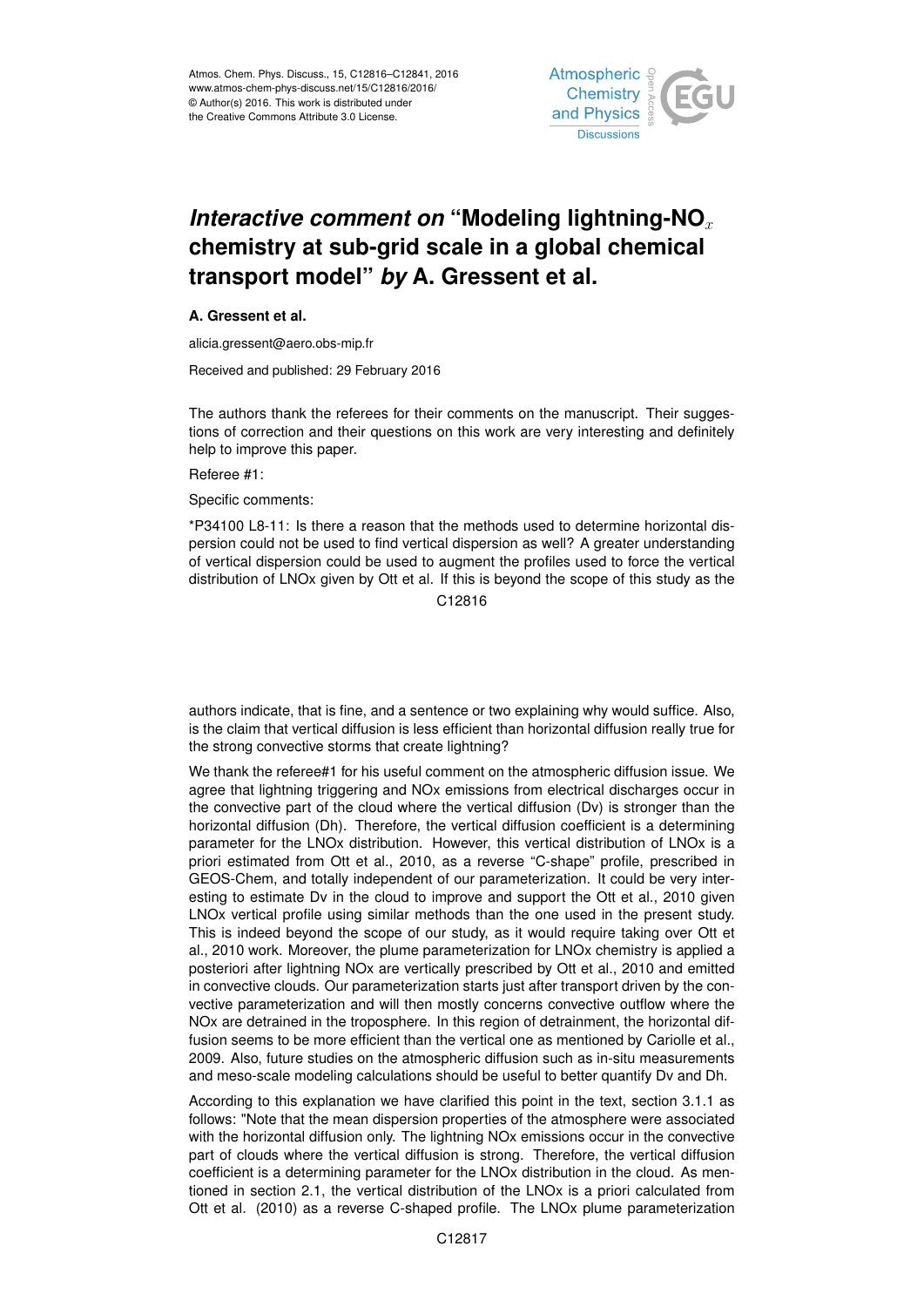is applied a posteriori after that lightning NOx are vertically prescribed and concerns convective outflow where the NOx are detrained in the troposphere. In this region of detrainment, the horizontal dispersion may be more efficient than the vertical one as discussed in Cariolle et al., 2009."

\*P34109 L8: I wonder about choosing the 8-11 km range. A brief explanation as to why this range was chosen would be appreciated. Is it appropriate to use the same vertical range for tropical and midlatitude storms, given the differences in their convective depth? How will this affect the parameterization of lightning outside of this range (or, how sensitive are the results to altitude)?

Referee comment is legitimate. In a real atmosphere the detrainment region is commonly observed at higher altitude (up to 13-14km altitude, Folkins and Martin 2004, doi: http://dx.doi.org/10.1175/JAS3407.1) in the tropics than in the mid-latitudes (8-9 km altitude, DeCaria et al. 2000) In this study, the GEOS-Chem model uses GEOS-5 meteorological fields. The figure 1 illustrates the vertical distribution of the LNOx calculated by GEOS-Chem with GEOS-5 for the tropics and the mid-latitudes. This figure shows that the detrainment altitude is similar in both regions, i.e. around 8-11 km. GEOS-5 seems to underestimate the detrainment altitude in the tropics as shown in a previous work (Folkins et al., 2006, doi:10.1029/2006JD007325). Therefore, we decided to show vertical levels consistent with the GEOS-5 detrainment altitude level.

Outside this altitude range, our parameterization should mainly have influence between 6 and 12 km for which the calculated LNOx flux is still significant both in the tropics and in the mid-latitudes as showed by the following figure. However, the impact should be less important than between 8-10 km where the LNOx flux is the strongest.

We clarified this point in the manuscript, section 3.2.2 as follows: "The altitude range refers to the detrainment region estimated by GEOS-Chem using the GEOS-5 met fields (section 2.1) both in the tropics and in the mid-latitudes. Note that this range could vary depending on the met fields and the convection parameterization. In ad-

C12818

dition, the LNOx plume parameterization might have an impact outside of this altitude range mainly between 6 km and 12 km but in a lesser extent."

\*P34108 L16-: The authors indicate that 3-D turbulence is solved in their parameterization, and give a range of Dh values. More discussion of this would be interesting. How does Dh vary globally? Are there any trends or features in the Dh fields that are of interest? I, and I imagine other readers as well, would be interested in more details on the variability.

The 3-D turbulence is actually not solved online in the GEOS-Chem CTM because of the fine scale characterizing this process but prescribed by the met fields (GEOS-5). Therefore, the global variability of Dh is not calculated in the model and has to be deduced a priori. For our parameterization, in order to determine Dh in the outflow region (i.e. at small scale), we have used both meso-scale modeling and in-situ measurements in the cloud anvil. The three-estimated Dh values [0.1; 15; 100] m2.s-1 are very dispersed. There is a real gap to fill about the knowledge in this parameter in the upper troposphere and especially in the outflow region. In the future, further meso-scale modeling studies and in-situ measurements in the scientific community should help to better define Dh variability.

We clarified this point in the revised version of the paper, section 3.2.1 as follows: "It is important to note that the 3-D turbulence is not solved online in the GEOS-Chem model because of the fine scale characterizing this process but prescribed by the GEOS-5 met fields. Therefore, the global variability of Dh is not calculated by the CTM and it is beyond the scope of this study. ".

\*P34110 L25-: The ratio RLNOx is set to be consistent with GEOS-Chem. It's good to be consistent, but I wonder if more can be said regarding this issue since this is a problem that is poorly understood. Is there anything in the parameters used in the new plume-in-grid parameterization that can shed some insight into what drives this difference between midlatitudes and tropics? This is related to my previous comment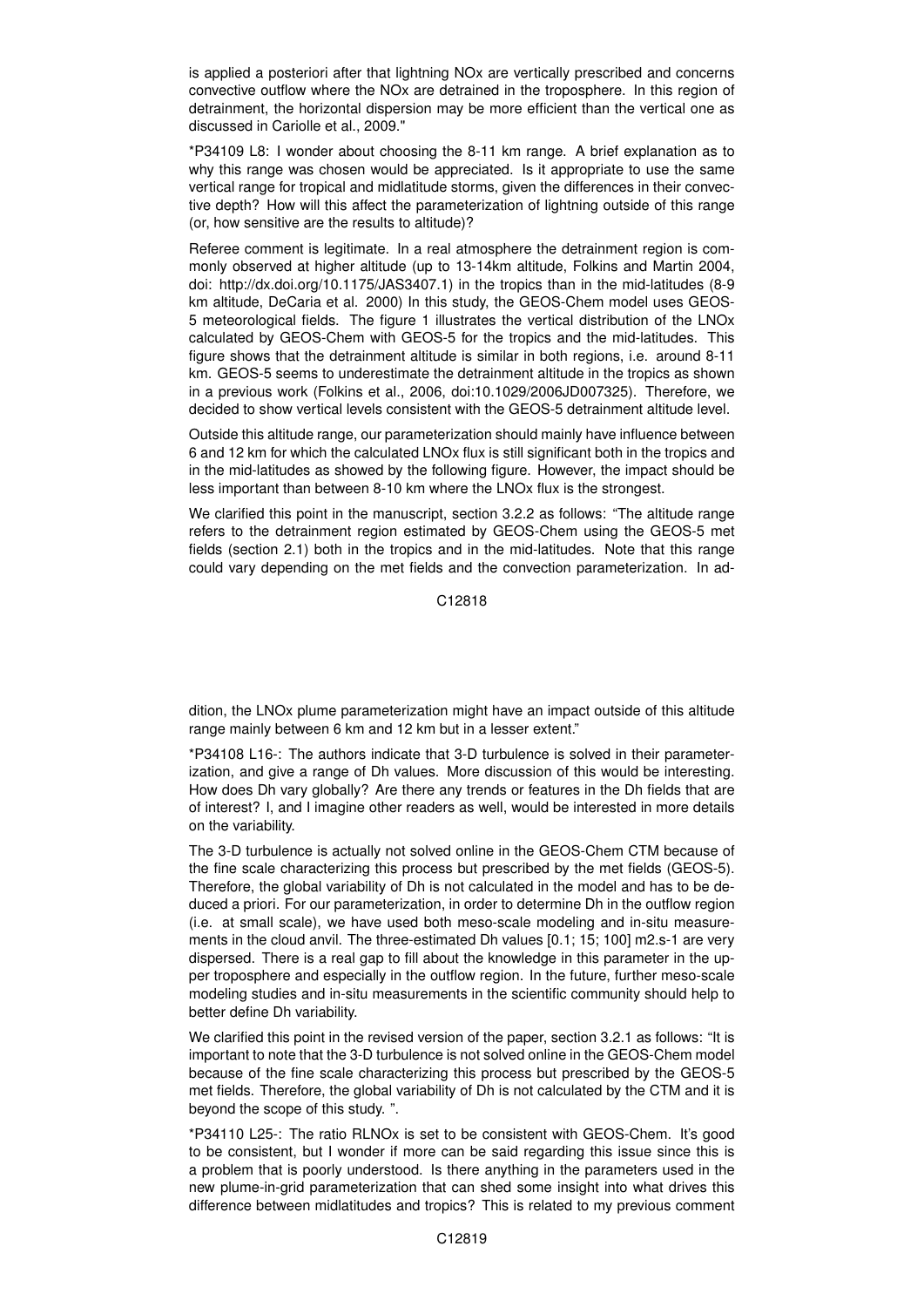regarding variability of Dh. More discussion on the spatial variability of the various model parameters may be enlightening.

As the referee pointed out, there are large differences in the LNOx production between the tropics and the mid-latitudes. The rate of flashes is higher in the tropics (Christian et al., 2003) but the amount of NOx molecules emitted per flash might be higher in the mid-latitudes. The amount of NOx molecules produced per flash may depend on different lightning parameters such as the number of flashes, but also the flash length, the stroke peak current and the stroke release height (Huntrieser, 2008, http://www.atmoschem-phys.net/8/921/2008/acp-8-921-2008.pdf).

Our study aims to improve and represent the chemistry related to lightning NOx emissions in CTMs at global scale. The approach applied here is the implementation of a parameterization, which includes uncertainties regarding parameters estimate. The main parameters defined in this study could help us to get a more realistic idea of the NOx then O3 distribution at global scale. Also, the variability of these parameters may depend on latitude, as it is mainly the case for the plume lifetime. The horizontal diffusion coefficient doesn't appear directly in the plume parameterization in the CTM. It is estimated beforehand and used in the simple plume dispersion simulations. Therefore, we don't use and show the horizontal diffusion at global scale and the related variability.

The suggestion of the referee to use our results for understanding the tropics and the mid-latitudes LNOx emissions differences is interesting. However this is not easily feasible as our parameterization is linked with the convective and LNOx emission parameterizations used in the CTM, for which dependence on the tropics and mid-latitudes differences in terms of convective intensity and LNOx emissions are already considered (GEOS-Chem model, http://wiki.seas.harvard.edu/geoschem/index.php/Lightning\_NOx\_emissions). Using similar LNOx emissions in the CTM (no a priori latitude dependence, RLNOx=1) with our sub-grid scales parameterizations, validated with in situ LNOx measurements, should indeed better help understand the RLNOx ratio, as suggested by referee#1. However, it would certainly require

C12820

more LNOx observations in the tropics, poorly documented, as already stated in the manuscript.

\*Section 4.2: The comparisons between different model simulations (BC, P1, P2 experiments) do not include a direct comparison between the full model with and without the plume parameterization. Section 4.2.2 effectively does this by using the difference between P1 and BC experiments, but I found this to be unnecessarily confusing. A separately named direct comparison would be clearer to the reader.

As suggested, we have changed the (P1-BC) difference by a direct comparison name (P3) in order to make the comparison clearer to the reader.

\*P34115 L5-6 "an approximate detrainment level (9 km altitude) where the LNOx are most concentrated": This sentence is a bit unclear. Is this the level where most LNOx is produced, or the level where the detrainment of LNOx from a cloud is the largest?

We thank the referee#1 for this good remark. Regarding the results in the entire vertical, the 9 km level corresponds to the altitude where the detrainment level of LNOx is the largest.

We have clarified this point in the text in section 4.2.1 as follows: "These results are shown for an approximate detrainment level (9km altitude) where the detrainment of LNOx is the largest."

\*Section 4.2.1: The differences in plume lifetime for different seasons and locations are given without context. What drives these differences?

The plume lifetime  $(\tau)$  depends directly on, first, the NOx content (rl) above which the LNOx plume exists. This critical value changes mainly with the latitude since its calculation is initialized by the background concentrations of species, which are different in the tropics and in the mid-latitudes regions (see Table 1). Then,  $\tau$  varies depending on the amount of LNOx emitted by lightning (NOi, in the manuscript), which is higher in the tropics than in the mid-latitudes as mentioned previously. We do not show sea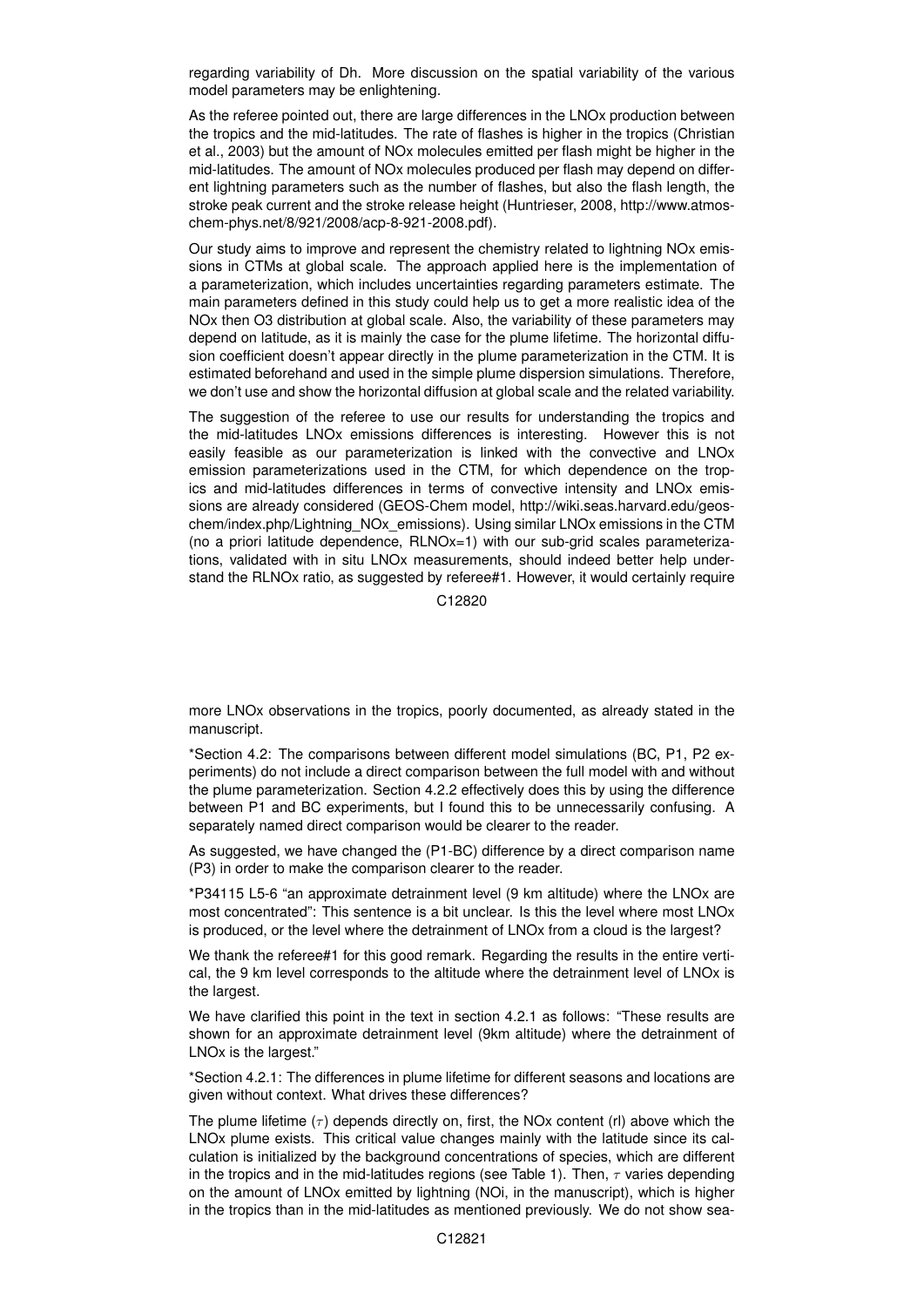sonal variations of  $\tau$  (because they are negligible). However, day and night conditions strongly influence the rl calculation. Therefore, we calculate different values of  $\tau$  for daytime and nighttime (Table 2 in the manuscript). The seasonal variations are presented only for NOy and O3 distributions at global scale.

As suggested by the referee we clarified this point in the manuscript, section 4.2.1 as follows: "The plume lifetime depends on the latitude because of the different background chemical concentrations and the different amount of NOx emitted from lightning in the tropics and in the mid-latitudes. In addition, as mentioned before, we consider the influence of day and night conditions on the plume lifetime estimate."

\*P34115 L27: Why are some emissions "less important"? Does this just mean there are fewer emissions, or is something making them less important somehow?

We agree with the referee that the expression "less important" is unclear to qualify the lightning NOx emissions. We mean fewer emissions and we have changed the sentence in the text, section 4.2.1, as follows: "So, the LNOx tracer is characterized by a shorter lifetime as a plume over North America than over Central Africa and around the Sahel while the model simulated fewer emissions over these regions especially in summer."

\*P34116 L5: what do you mean by "tracer is mainly reproduced"?

We agree with the referee that this sentence is unclear and we have removed the term "mainly". Indeed, lightning NOx emissions are distributed from the surface to the cloud top height by the CTM according to the reverse "C-Shape" profile (Ott et al., 2010). Results show that the tracer mixing ratio is reproduced at the altitude where lightning emissions are calculated and detrained, mainly in the upper troposphere. This sentence aims to point out the consistency between lightning NOx emissions and the tracer distributions.

\*P34121 L1 "Significant values of  $\beta$ ": How large does  $\beta$  have to be to be significant?

C12822

Or does this just mean non-zero?

We thank the referee#1 for this good comment. Our estimates of the  $\beta$ 1 (10-4) and  $\beta$ 2 (10-3) fractions are smaller than those from Cariolle et al., 2009 (with  $\beta$ 1=0.06 and  $\beta$ 2=0.2) in which the effects of the  $\beta$  fractions are non-negligible on the NOy distribution. Therefore, we assumed that if the  $\beta$  fractions would be higher than our estimates, their impact should be significant regarding Cariolle et al., 2009 results. Further modeling studies are needed (both box model and CTM) in order to determined what could be the significant values for the  $\beta$  fractions.

\*Figure 9: The hatched areas are a bit hard to read since they overlap with multiple lines. The authors may want to consider revising this figure to make it clearer.

We agree with the referee#1 comment. The figure 9 has been modified to make it clearer.

\*P34101 L5 "than the surrounding" should be "as the surrounding"

This has been changed in the revised version of the manuscript.

\*P34108 L22 "cover all of horizontal" should be either "cover all horizontal" or "cover all of the horizontal"

This has been changed in the revised version of the manuscript.

\*P34110 L16 L18 "the northern Colorado" and "the Ontario". The "the" should be removed.

This has been changed in the revised version of the manuscript.

\*P34111 L 24-25: This sentence is confusing and should probably be re-worded.

The sentence was re-worded as suggested by the referee#1 as follows: "Our Keff estimates are smaller than those calculated by Cariolle et al. (2009) for the plume chemistry related to aircraft exhausts. In this previous work, Keff varies from 1.0 to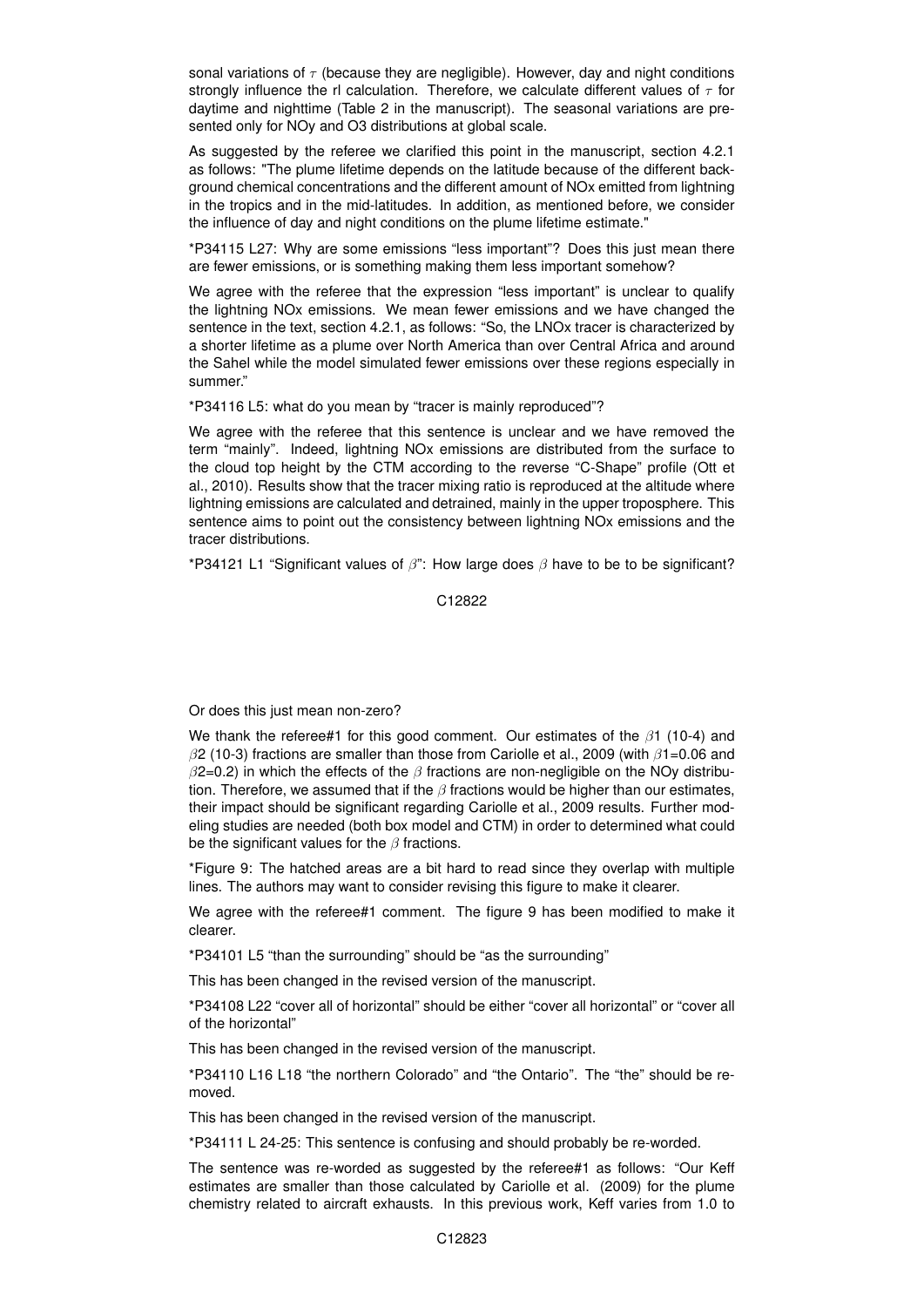4.2.10-18 molecules-1 s-1 cm-3 with a mean value close to 3.10-18 molecules-1 s-1 cm-3 depending on the NOx loading. The very low value for Keff point out that the plume parameterization implies a delay of the production of ozone at the large scale rather than its destruction within the plume."

\*P34121 L8-11: The sentence beginning "That could be explained" is also confusing and needs to be re-worded.

The sentence was re-worded as suggested by the referee#1 as follows: "Indeed, our  $β1$  and  $β2$  estimates are smaller than those calculated by Cariolle et al., 2009 ( $β1 =$ 0.06 and  $\beta$ 2 = 0.2) which showed a significant impact of this mechanism in the case of aircraft NOx emissions."

## Referee #2:

\*Lightning emissions are of NO, not NOx. It would be helpful if the paper discussed this from the beginning and not waiting until Section 4 to clarify this.

We agree with the referee#2 comment and we have clarified this point at the beginning of the Introduction as follows: "Lightning emissions are one of the most important sources of nitrogen oxides (NOx  $\equiv$  NO + NO2) in the upper troposphere (WMO, 1999; Hudman et al., 2007). Lightning primarily produce NO and may also induce a negligible quantity of NO2 with a ratio NO2/NOx of 0.5 to 0.1 (Franzblau, 25 1991; Stark et al., 1996)."

 $*$ p. 34101: the Ox family is  $O + O3 + NO2$  (not O2!)

This has been changed in the revised version of the manuscript.

\*The English needs to be corrected throughout the paper - there are numerous mismatches of plural-singular, and extraneous or missing articles (the, a). Also, for example, on p. 34106, 'allows to form' should be 'allowing formation of'.

We thank the referee#2 for his/her comment. We have corrected the English through-

C12824

out the paper.

Referee #3:

General comments:

1. The plume parameterization uses both mixing ratios (molecules/molecules; all the variables that start with "r") and concentrations (molecules/cm3) in its equations, so it is important that the text correctly refer to each to avoid confusion. However, the original C09 equations have not had their units correctly translated to this paper. For example, Equation (2) labels rp as a concentration (molecules cm-3), but it needs to be a mixing ratio in order for its integration with air density to yield molecules. The subsequent continuity equations, especially the d(rO3)/dt equation, are also dependent on a careful distinction of concentration versus mixing ratio in its components. The authors will either need to maintain the original units from C09 in all their equations (a mix of both mixing ratios and concentrations), or reformulate them such that they are all concentrations as they are currently described (e.g., removing \_ where necessary, changing rO3 to [O3], etc.). I also recommend removing the multiplication crosses in the equations, and think it would be easier for the reader if standard square brackets were used for the concentrations in Equations  $(5)-(7)$ , e.g.,  $d([O]+[O3])/dt = k2 [NO2]$ k3[NO][O3] ...

We agree with the suggestion of the referee#3. The related changes have been made in the text for describing the equations with the appropriate terms according to Cariolle et al., 2009.

2. It is not clear to me what model is being used to estimate  $\tau$  and Keff, which requires resolving chemistry and transport on spatiotemporal scales finer than the plume itself. I think the model section needs an additional part that describes the "simple plume dispersion" model referenced in Sections 3.2.3 and 3.2.4., in particular how the chemistry was included that was used to determine Keff .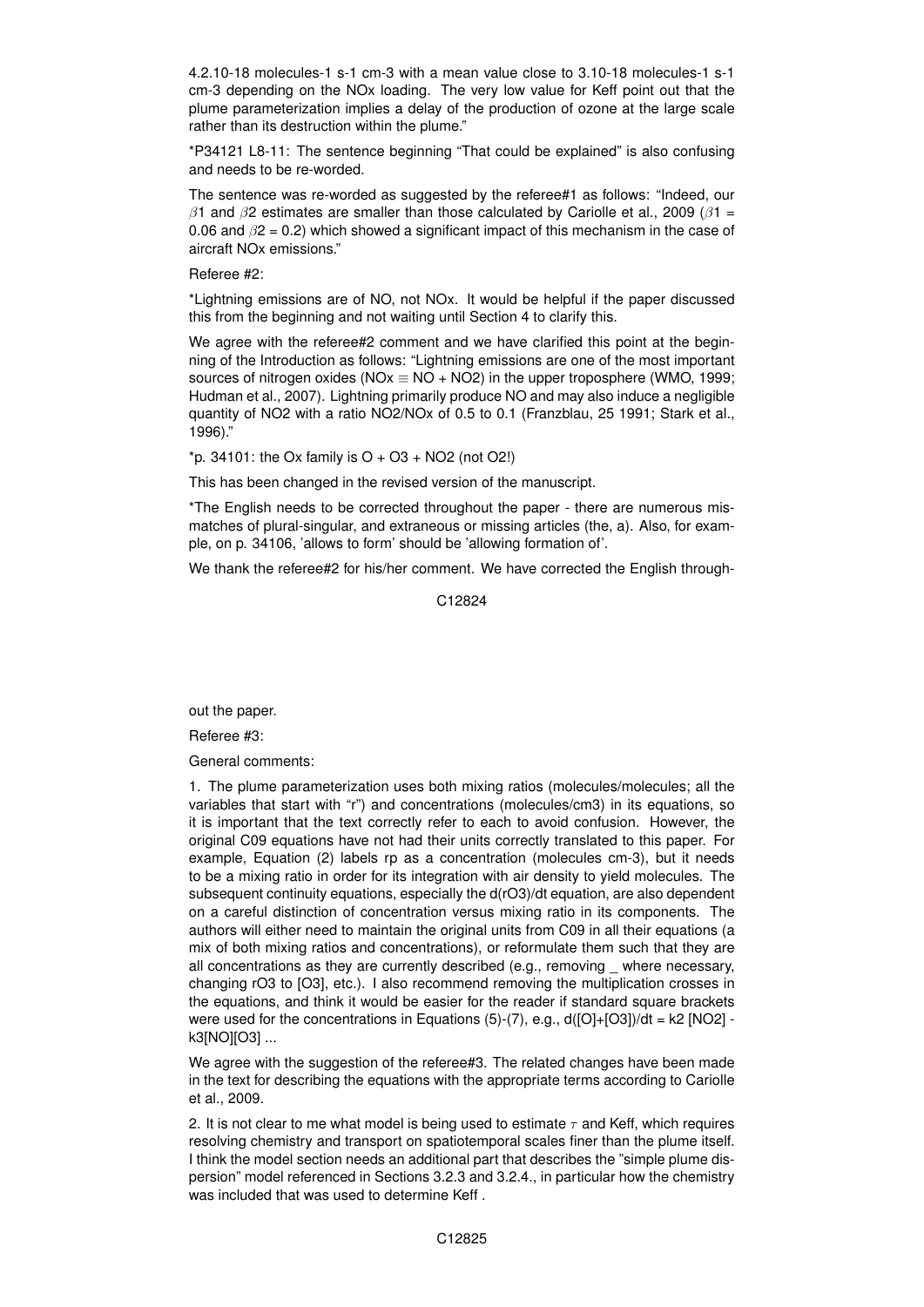We agree with the referee comment. We have added the section 2.4 to the manuscript in order to present the simple plume dispersion model for determining  $\tau$  and Keff as follows:

"To model the dispersion of lightning NOx emissions we use a simple dispersion model similar to the plume model used for aircraft NOx emissions, except that the plume is supposed to be oriented along a vertical axis. The plume is represented as a cylinder that encompass horizontal diffusion with a constant coefficient Dh (section 3.2.1). This simple model is composed of 30 horizontal circles with spacing increasing progressively from the center axis. The discretization of the diffusion equation is mass conservative.

The chemistry scheme and associated reaction rate constants is adapted from the large-scale chemical model MOCAGE (Teyssedre2007). It includes the main reactions involved in the NOx-HOx system. Simple plume simulations were performed in order to estimate the physical and chemical characteristics of plumes related to lightning NOx emissions. "

3. The formulation of Keff in C09 assumes that only NOx is elevated in the plumes relative to the diluted background mean (whereas other species are assumed to match the background at the initialization of the plume). This is a decent assumption for aircraft and ships, but less so for lightning. Lightning NOx is released during active deep convection, by which sub-grid-scale processes rapidly mix air from non-local locations, yielding complex mixtures of ozone, VOC, HOx and H2O observed in convective outflows that would be atypical relative to the background grid cell. For example, the recent DC3 campaign saw complex mixtures of surface and stratospheric air masses alongside lightning NOx plumes (doi:10.1175/BAMS-D-13 00290.1). I think that the authors should briefly acknowledge these uncertainties and how they might affect their conclusions.

The comment about the Keff calculation from the referre#3 is very interesting. We

C12826

agree that in the case of lightning emissions other species like VOCs, HOx and H2O may be uplifted from the surface in the convective region. Nevertheless, Sauvage et al., 2007 showed that, in the upper troposphere, NOx rather than VOCs mainly influence O3 mixing ratio. In other words, the OPE in the UT is controlled by NOx. We assumed that our plume parameterization is a first estimate of the LNOx chemistry focused on NOx.

As suggested by the referee, we have clarified this point in the manuscript in section 3.2.4 as follows: "Note that in the case of lightning emissions other species like VOCs, HOx and H2O may be uplifted in the convective region that could bring uncertainties in our approach. However, we assumed that the OPE is mainly controlled by NOx in the upper troposphere as previously showed by Sauvage et al. (2007b). Therefore, Keff calculation is here mainly dependent on NOx content. Future studies should try to investigate this issue for lightning emissions mixed with strong surface emissions in order to sharpen our parameterization"

4. I would expect lightning plumes to be highly efficient PAN producers, since the convection in which lightning occurs would also loft short-lived peroxyacetyl radicals from the surface to react with the elevated NOx, and the temperatures in the cold free and upper troposphere will guarantee that PAN does not thermally decompose and it will outlast the plume. However, because the plume formulation does not allow NOx to be converted into PAN in the plume, it is released as NOx away from the regions of elevated peroxyacetyl radicals, and therefore global PAN decreases, as the authors correctly explain in Section 4. However, unless the ratio of PAN production to HNO3 production is relatively suppressed in the high-NOx plumes (which I would not expect), then this is likely an error in the PAN budget introduced by the plume parameterization. I think the authors should comment based on their DSMACC results whether relative PAN production is stable, enhanced or suppressed in the high-NOx conditions. Unless it is suppressed, then I think that a conclusion of this paper should be a recommendation that future studies with a similar lightning plume parameterization include an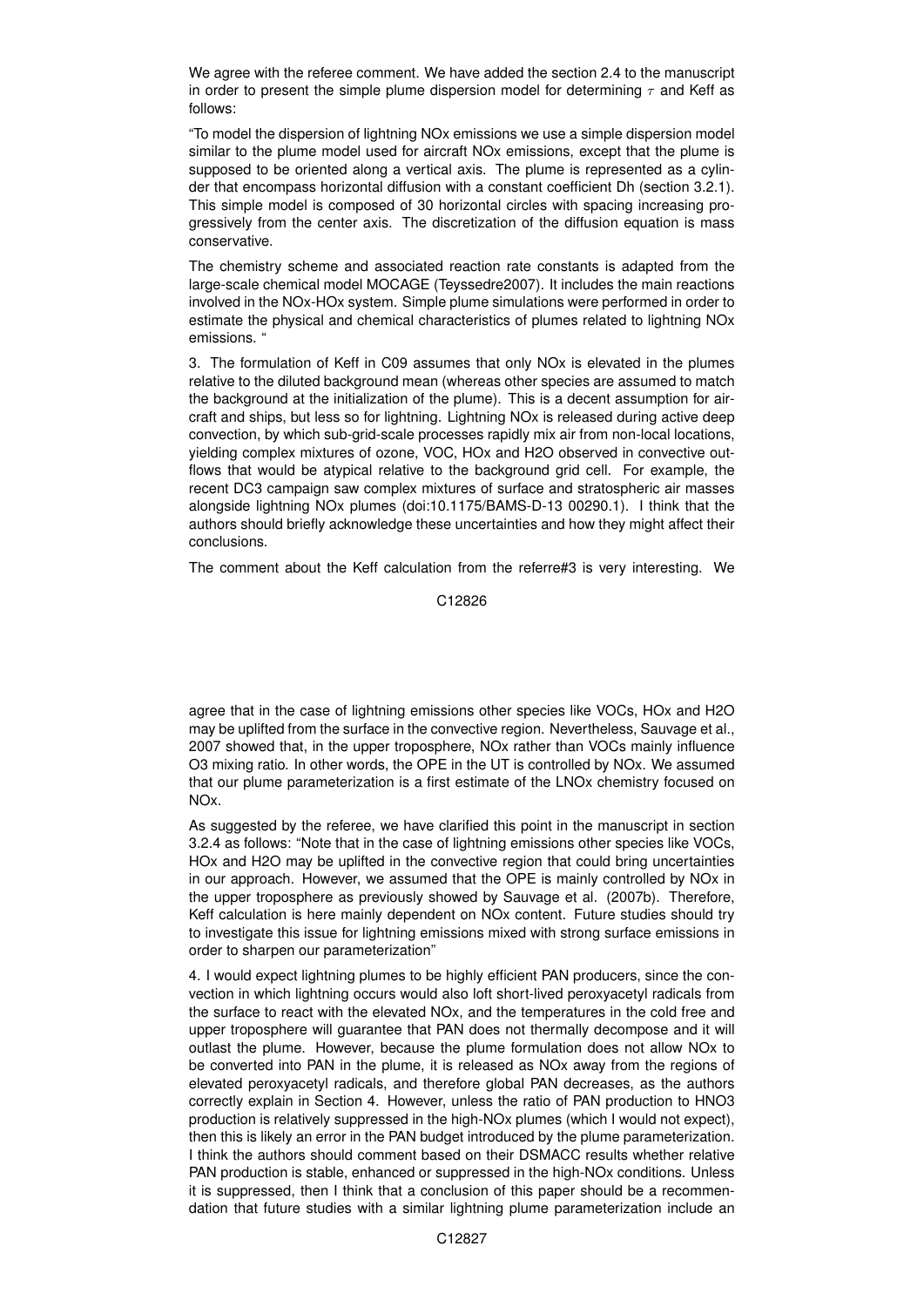additional  $\beta$  term that characterizes the conversion of NOx to PAN, and associated d([PAN]/dt) and d([CH3C(O)OO])/dt continuity equations alongside those for HNO3, O3, and NOx.

This is an excellent comment from the referee#3. As showed in the manuscript, our LNOx plume parameterization implies a decrease in PAN mixing ratio at global scale, which is mainly explained by the storage of NOx in the plume form along the transport.

The figures 2 and 3 show d[PAN]/dt and d[HNO3]/dt implied by high NO concentration (0.7ppb, 3.42ppb and 10ppbb) as results from DSMACC box model simulations (example for the mid-latitudes conditions at daytime). These figures show that high NO condition implies a significant increase in PAN, which is higher by a factor 105 than the HNO3 production.

Therefore, we agree with the referee#3 about the potential gap for PAN chemistry in our LNOx plume parameterization. It could be of great interest to add the PAN and CH3C(O)OO continuity equations and a new term to describe the NOx conversion to PAN within the plume.

A discussion about the PAN chemistry was added in the manuscript, in section 4.2.2, as follows: "Note that the production of PAN is limited by the supply of NOx or nonmethane volatile organic compounds (NMVOCs). Above continental lightning sources regions, NMVOCs are uplifted by deep convection but with lower NOx due to the activation of the plume parameterization. That implies a less efficient PAN production in these regions. Downwind of lightning sources regions (oceanic regions), NOx increases because of the LNOx transport in the plume form but there is less NMVOCs available to produce PAN. Therefore, both in regions of LNOx emissions and downwind the PAN production is limited leading to overall lower PAN mixing ratios at large scale in P1 experiment. However, this may be nuanced by considering the PAN chemistry in future studies using similar LNOx plume parameterization by introducing the PAN and CH3C(O)OO continuity equations and a new term to consider the fraction of NOx

C12828

converted to PAN within the plume. This should allow the PAN production during the plume transport, which is inhibited in the current version."

Specific comments:

\*P34093, L7-13: Only some lightning NOx is detrained in the cloud anvil, much is detrained at lower altitudes during the convective updrafts and downdrafts as seen in the Ott et al. (2010) profiles. I would rephrase this sentence to be "Most NOx produced by lightning is detrained into the free and upper troposphere, where ozone production efficiencies (OPE) per unit NOx emitted are 4 to 20 times higher than at the surface (refs), and therefore lightning exerts a disproportionately stronger effect on photochemistry than surface emissions (refs)."

We agree with the referee suggestion. This has been changed in the revised version of the manuscript.

\*P34093, L21-23: Recommend changing the start of the sentence to "Therefore, lightning NOx production must be parameterized for inclusion..."

This has been changed in the revised version of the manuscript.

\*P34093, L26-27: LIS and OTD are currently the only options, and OTD was not on the TRMM satellite.

We agree with the referee comment and we have change the sentence as follows: "Flashes simulated by CTMs are commonly constrained by satellite observations (Sauvage et al., 2007b; Murray et al., 2012) from the space-borne Lightning Imaging Sensor (LIS) on TRMM and the Optical Transient Detector (OTD) (Christian et al., 2003; Tost et al., 2007)."

\*P34094, L1: Many models now use newer vertical distribution profiles from Ott et al. (2010), including GEOS-Chem, which are "reverse-C"-shaped, so please update the text here and elsewhere.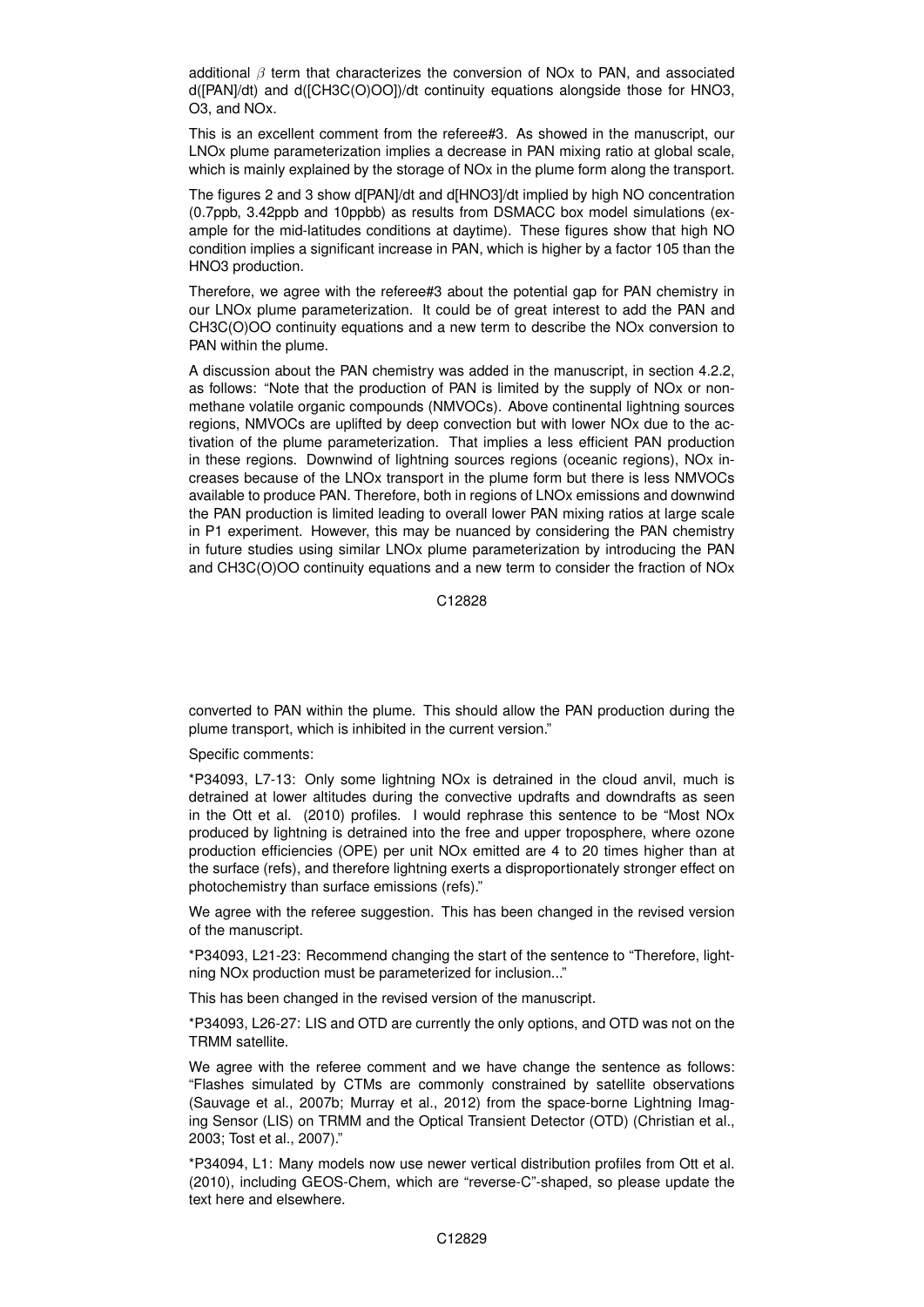This has been changed in the revised version of the manuscript.

\*P34094, L6: I would recast as "Despite the necessity of including lightning NOx emissions in global models, ..."

This has been changed in the revised version of the manuscript.

\*P34094, L15: Please change "realistic" to "more realistic", as the plume scheme is still a parameterization (and similarly in P34118, L18; P34121, L5; P34123, L27).

This has been changed in the revised version of the manuscript.

\*P34096, L13-14: Heterogeneous reactions occur on all aerosol types in GEOSChem, not just sulfate and mineral dust.

This has been changed in the revised version of the manuscript.

\*P34096, L18: Suggest replacing "specially estimate for" with "overwrite those for the"

This has been changed in the revised version of the manuscript.

\*P34096, L20: "Fossil fuel" should be "Biofuel"

This has been changed in the revised version of the manuscript.

\*P34096, L22: Lobert et al. is not a GFED reference (see doi:10.5194/acp-10-11707- 2010)

We have changed the reference related to the GFED inventory in the text.

\*P34096, L25-P34097, L2 - I recommend rephrasing the GEOS-Chem description to follow the order of the steps taken in the model to calculate NOx from lightning: (1) flash rates are calculated in active deep convection using the Price and Rind scheme, (2) flash rates are adjusted with local scaling factors to match the satellite climatology, (3) total column emissions are determined using NOx yields that differ in tropics and northern extratropics, and (4) total column is distributed vertically using the Ott profiles. I would also mention that the base lightning NOx scheme is described in detail C12830

by Murray et al. (2012). Have the authors made any additional modifications to the standard GEOS-Chem implementation for their base case (BC) simulation, or does

that simulation use GEOS-Chem as is publicly released? We thank the referee#3 for his/her suggestion. In this present study, there is no addi-

tional change to the standard GEOS-Chem implementation related to the BC experiment. This has been changed in the revised version of the manuscript, in the section 2.1, as follows:

"In order to calculate the NOx from lightning, flash rates are first calculated in active deep convection using the Price and Rind Scheme based on the cloud-top-height (Price and Rind, 1992, 1994), then flash rates are adjusted with local scaling factors to match the satellite climatology (Sauvage et al., 2007b; Murray et al., 2012), and the total column emissions are determined using NOx yields that differ in tropics and northern extratropics. Finally, the total column is distributed vertically using the reverse C-shaped profile from Ott et al. (2010). Note that the base lightning NOx scheme is described in detail by Murray et al. (2012)."

\*P34098, L22-23: Please give the mass of the LNOx tracer used, and specify whether or not it varies in space and time (as the mean mass of NOx does due to changes in NO/NO2 ratios).

The initial LNOx tracer mass corresponds to the NOx mass at the time of the beginning of the simulation within the GEOS-Chem model. However, the LNOx tracer is considered as a passive tracer within the model following the monotonic exponential decade applied by the plume parameterization. We have clarified this point in the manuscript as follows:

"Following Cariolle et al. (2009), a passive tracer (from the perspective of the usual model chemistry) is added to the CTM to represent NOx emitted by lightning. The LNOx tracer initial mass corresponds to the NOx mass at the start time of the simulation. Rather than increasing the concentration of NOx within the CTM, lightning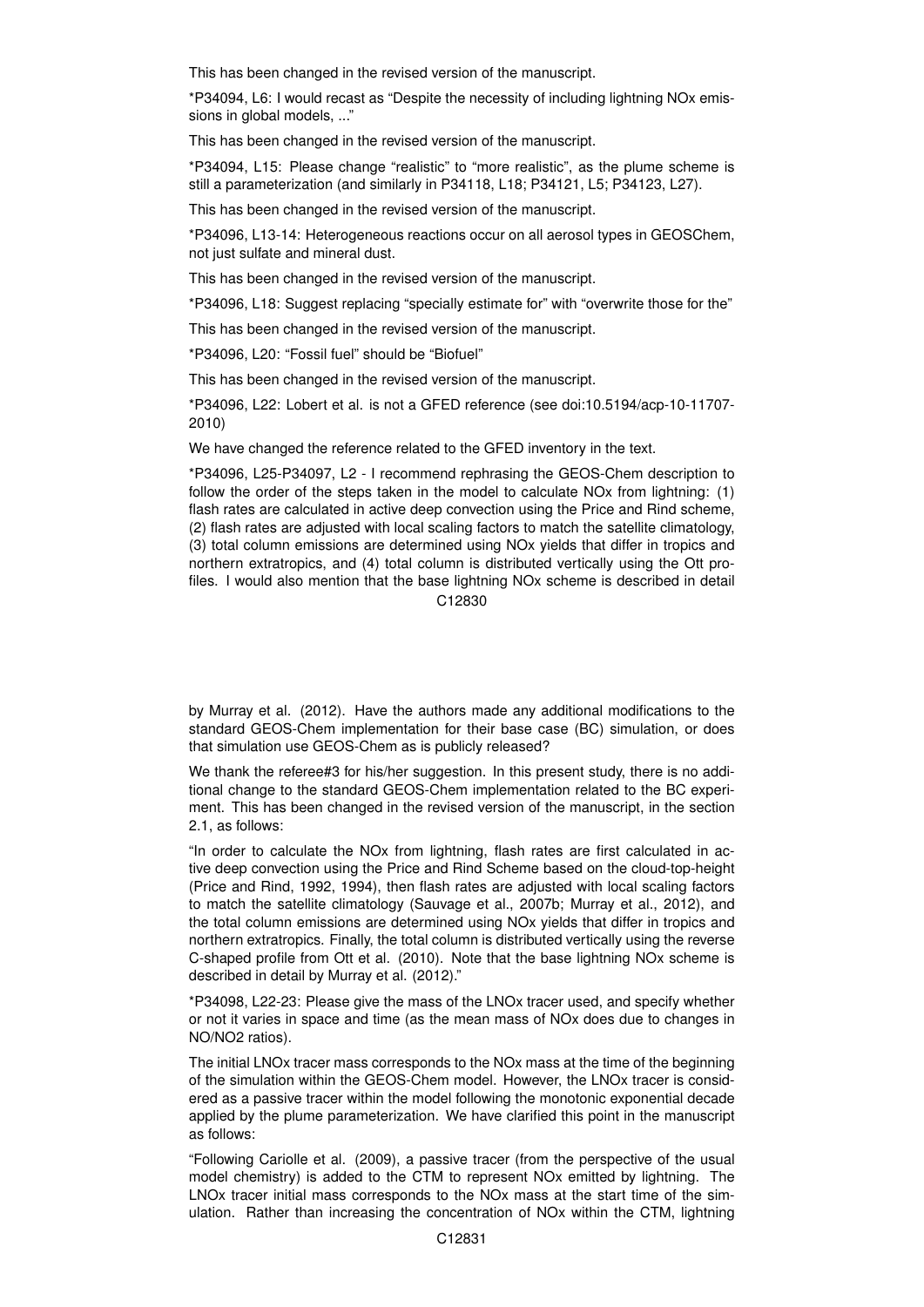NOx emissions now increase the concentration of this new passive tracer, which is transported in the standard way by advection and turbulence. Plume chemistry is considered to be significant when the mixing ratio of the lightning NOx tracer is higher than a critical NOx content, hereafter denoted rl . Above this value the lightning NOx tracer is transferred to the normal NOx tracer at a rate described by a plume lifetime  $(\tau)$ , which is an exponential decay constant. This corresponds to an exchange time scale between the lightning NOx plume and the background NOx."

\*P34099, L13: I should be the injection rate of "LNOx", and the units used here should be the same in P34113, L21.

This has been changed in the revised version of the manuscript.

\*P34100, L17-20 - Equation (4) includes \_NOx and EINOx. However, later in the text it is stated that these values are 1, which is non-physical based on what they are supposed to represent. However, the "fuel" tracer in this case is comprised only of NOx, so I believe the authors should just remove \_NOx and EINOx everywhere from this work as superfluous (as long as the molecular mass of the LNOx tracer is specified). If they prefer to leave them in, please state what the g (N, NO, NO2, NOx?) and kg (air, LNOx?) are referring to in EINOx.

We agree with the suggestion of the referee#3. The EINOX variable has been removed from the equations.

\*P34101, L4-5: Ozone is still an order of magnitude greater.

We thank the referee for his/her comment and the sentence has been change in the text as follows:

"In the case of large NOx injection by lightning, the NOx content (40 ppt in unpolluted atmosphere) becomes close (a few ppb, according to in-situ measurements, Dye et al.  $(2000)$ ; Huntrieser et al.  $(2002)$ ) to the surrounding ozone  $(60\pm 24$  ppb) (Jaéglé et al., 1998)."

C12832

\*P34101, L13-14: Recommend replacing "The sums of the concentrations as detailed by the Eqs. (5)-(7)" with "The rate of change of each chemical family are given by Eqs.  $(5)-(7)$ ".

This has been changed in the revised version of the manuscript.

\*P34102, L24-P34103, L2: It is given here that Keff is a function of the plume concentrations of NOx and O3, but the C09 derivation uses only in-plume NOx concentrations and background O3 concentrations in its definition of Keff. Please clarify what is used here and correct the integrals as necessary.

In the Keff equation, rNOxP and rO3P correspond to the mixing ratios of NOx and O3 respectively in the plume and the overlined rO3 term is the background ozone mixing ratio averaged in the model grid as described in Cariolle et al., 2009. We have clarified this point in the text.

\*P34103, L17-P34104 L18: Please add "primarily" to the discussion of the day and night reactions, since both reactions occur both at day and night. Please clarify what is meant by "characterized by the coefficient  $\beta$ " (I assume molar fraction of NOx converted to HNO3?).

We have clarified this point in the text as follows: "In addition, we consider the conversion of NOx into HNO3 within the plume. This conversion takes place in two different ways depending on the day or night atmospheric conditions. During the day, NO2 reacts primarily with OH to give HNO3 directly and it is characterized by the coefficient  $\beta$ 1. While at nighttime the conversion of NOx to HNO3 occurs mainly through N2O5 formation followed by a heterogeneous hydrolysis reaction, which corresponds to  $\beta$ 2. In other words, the  $\beta$  coefficients are the molar fractions of NOx converted to HNO3 within the plume. These two fractions are unitless".

\*P34104, L15: It is somewhat misleading to include PAN here. It is true that PAN is forming in the box model used to calculate  $\beta$ 1 and  $\beta$ 2, therefore reducing the magnitude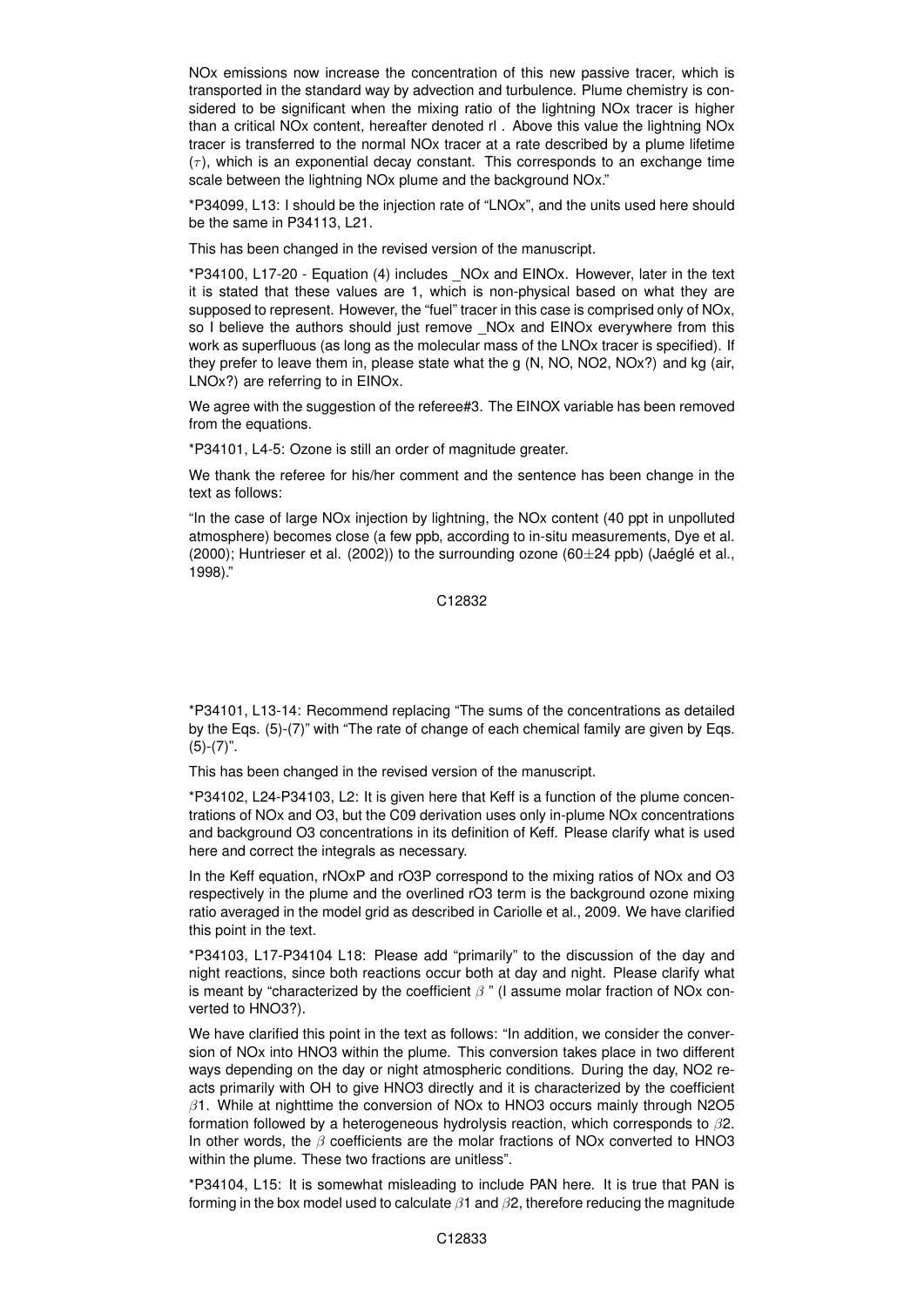of those values by preventing some NOx from being converted to HNO3. However, the plume parameterization does not include a d[PAN]/dt equation, nor does d[NOx]/dt include any losses associated with PAN production in the plume, so this PAN remains as NOx as far as GEOS-Chem is concerned.

We agree with the referee#3 comment. PAN has been removed here.

\*P34106, L23-24: Recommend changing to "related to highly elevated NOx concentrations relative to the background".

This has been changed in the revised version of the manuscript.

\*Section 3.2.1: Dh was only estimated for outflow from deep convective anvils, but a lot of lightning NOx is released beneath the anvil. Please clarify if a constant Dh was used in all plumes, and didn't vary with altitude or latitude?

We agree with the referee, that LNOx may be released beneath the anvil. Three different values of Dh [0.1; 15; 100] m2.s-1 were estimated in our study. The first value Dh=0.1 m2.s-1 was obtained from in situ measurements outside the anvil but close to this region and could be related to the plume from beneath the anvil. The second value, Dh=15 m2.s-1 was obtained from measurements within the anvil region. Finally the last value, Dh=100 m2.s-1 corresponds to the horizontal diffusion in the anvil and was obtained from a convective cell simulation with Meso-NH.

From these estimates, we have a first guess of Dh in the anvil but also outside and close to the anvil from two different approaches. In this study, Dh is constant for each experiment performed with the GEOS-Chem model. Dh is used in the simple dispersion model (new section 2.4) in order to determine the plume lifetime and Keff but this parameter does not appear directly in our parameterization in the GEOS-Chem model. As discussed before in response to the referee#1, although it is very relevant, the global variability of Dh was not studied here because it is not solve at large scale by the GEOS-Chem model. We may expect that Dh varies mainly with altitude and also

C12834

latitude. Further modeling studies and in situ measurements should be performed in the future to better understand this parameter variability at large scale and improve the characterization of the LNOx plume dispersion.

We have clarified this point in the revised version of the manuscript in section 3.2.1, as follows: "In order to cover all horizontal diffusivity estimates discussed in this section the range of values 0.1, 15 and 100 m2.s−1 was used. The horizontal coefficient is constant for all lightning NOx plumes considered in the GEOS-Chem model. Hereafter, the results are detailed for the central value Dh = 15 m2.s−1."

\*P34107, L5-7: "defined" would be better as "determined"? Please clarify what is meant by "mainly from previous in-situ measurement in thunderstorm anvil".

We agree with the referee comment. By the sentence "mainly from previous in-situ measurement in thunderstorm anvil", we would highlight that the Dh estimate from insitu measurements may be the most accurate. The Dh estimate related to this method is more realistic (in agreement with Cariolle et al., 2009, Dh estimate) than the estimate from the modeling study. This has been removed in this paragraph but it is mentioned after in this section.

This has been change in the revised version of the manuscript in section 3.2.1, as follows: "The diffusion coefficient was determined by two different ways. A first estimate of the horizontal diffusion was performed by running the 3-D mesoscale Meso-NH model. Then, the Dh coefficient was calculated using in-situ measurements in thunderstorm anvil".

\*P34107, L12: "performed" would be better than "made"

This has been changed in the revised version of the manuscript.

\*P34107, L17: If e is not Euler's constant, please define.

The "e" is the exponential function here. It has been replaced by "exp" in the revised manuscript.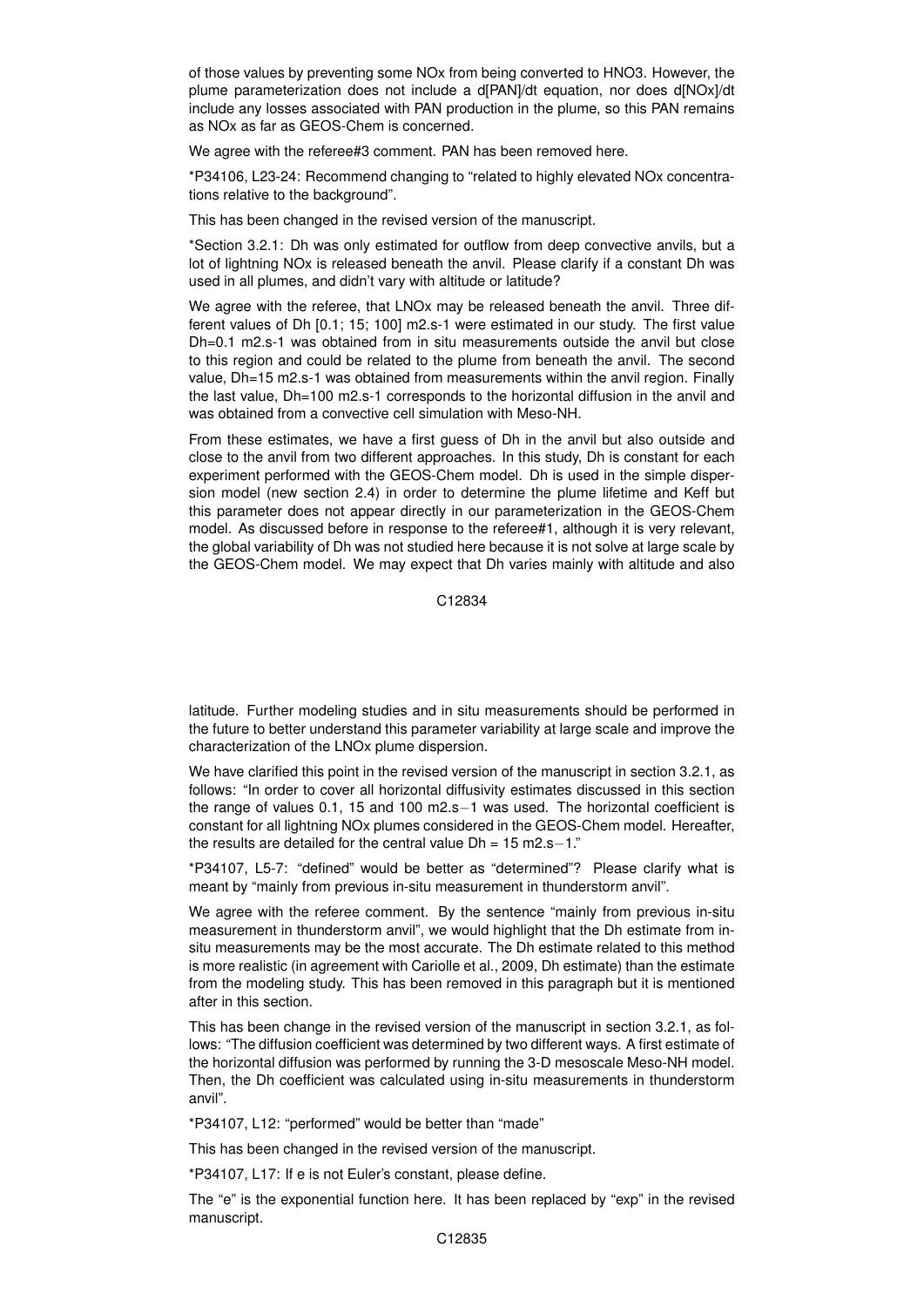\*P34109, L17-23: How are the tropics vs. midlatitudes defined when rl is applied in the model?

The critical content mixing ratio rl, above which the LNOx plume exists, is used in the plume dispersion model in order to estimate the plume lifetime  $(\tau)$  and Keff. In these dispersion simulations, the tropics and the mid-latitudes conditions are distinguished using initial concentrations for chemical species relative to the two latitude regions (Table 1). From these runs, we got different values for  $\tau$  (and Keff). Finally, in GEOS-Chen model, the $\tau$ values are applied depending on the latitude region.

\*P34110, L1: Please clarify what is meant by "an ensemble of spikes"

In our parameterization, each LNOx plume is associated with several electrical discharges at the convective cell scale. We have clarified this point in section 3.2.3, as follows: "Here we use a width of 500 m to refer to an ensemble of spikes at cloud scale (i.e. each plume is defined from several electrical discharges associated with a convective cell)."

\*P34111, L2: Please replace "defined" with "estimated"

This has been changed in the revised version of the manuscript.

\*P34111, L4: Is it appropriate to use separate rl for night and day, when some of the lifetimes are much longer than 12 hours? Why wouldn't we just use the smaller of the two values in both day and night?

There is some plume lifetimes longer than 12 hours but most are shorter (67 %). Also, there is a significant difference in the plume lifetime between day and night (Table 2). For example, for NOimax there is 3.6 hours and 13.6 hours difference in the midlatitudes and tropics respectively. We cannot consider only the smallest value of rl because this could imply longer lifetime, which is less realistic than the use of the rl day and night distinguish values.

\*P34111, L24-25: Please clarify the sentence so it is clear whether it is meant that Keff C12836

is "very low" relative to the C09 values or the background K values?

This has been clarified in the revised version of the manuscript in section 3.2.4, as follows: "Our Keff estimates are smaller than those calculated by Cariolle et al. (2009) for the plume chemistry related to aircraft exhausts. In this previous work, Keff varies from 1.0 to 4.2.10−18 molecules-1.s-1.cm3 with a mean value close to 3.10-18 molecules-1.s-1.cm3 depending on the NOx loading."

\*P34113, L23: I think "undiluted" should be "diluted" here

The use if the "undiluted" term is the good choice here. In fact, in our plume parameterization, the mixing ratio of the tracer (rLNOx) represents the NOx mixing ratio from lightning emissions. In other words, this is the NOx in the plume form not yet released to the model grid as a background concentration.

\*P34113, L24: Lightning does produce some NO2 (as well as other species). I would change to "lightning produces negligible quantities of NO2 relative to NO and therefore E is effectively 0 in Eq. (15)."

This has been changed in the revised version of the manuscript.

\*P34116, L5: "produced" (not reproduced). I would refer to the altitudes in Fig. 3c as "middle and upper troposphere" as the tropopause is  $\sim$ 70 mb in the tropics.

This has been changed in the revised version of the manuscript as follows: "The lightning NOx tracer is produced at altitudes where lightning NOx are calculated and detrained (in the upper troposphere, between  $\hat{a}$ Lij500 and 300 hPa) as shown in panels (c) in figure 3."

\*P34117 L6: Should be "volatile"

This has been changed in the revised version of the manuscript.

\*Sections 4.3.1-4.3.2: Here the word "variability" would be better replaced by "sensitivity", and all the various deltaO3 and deltaNOx values referred to as "ranges" or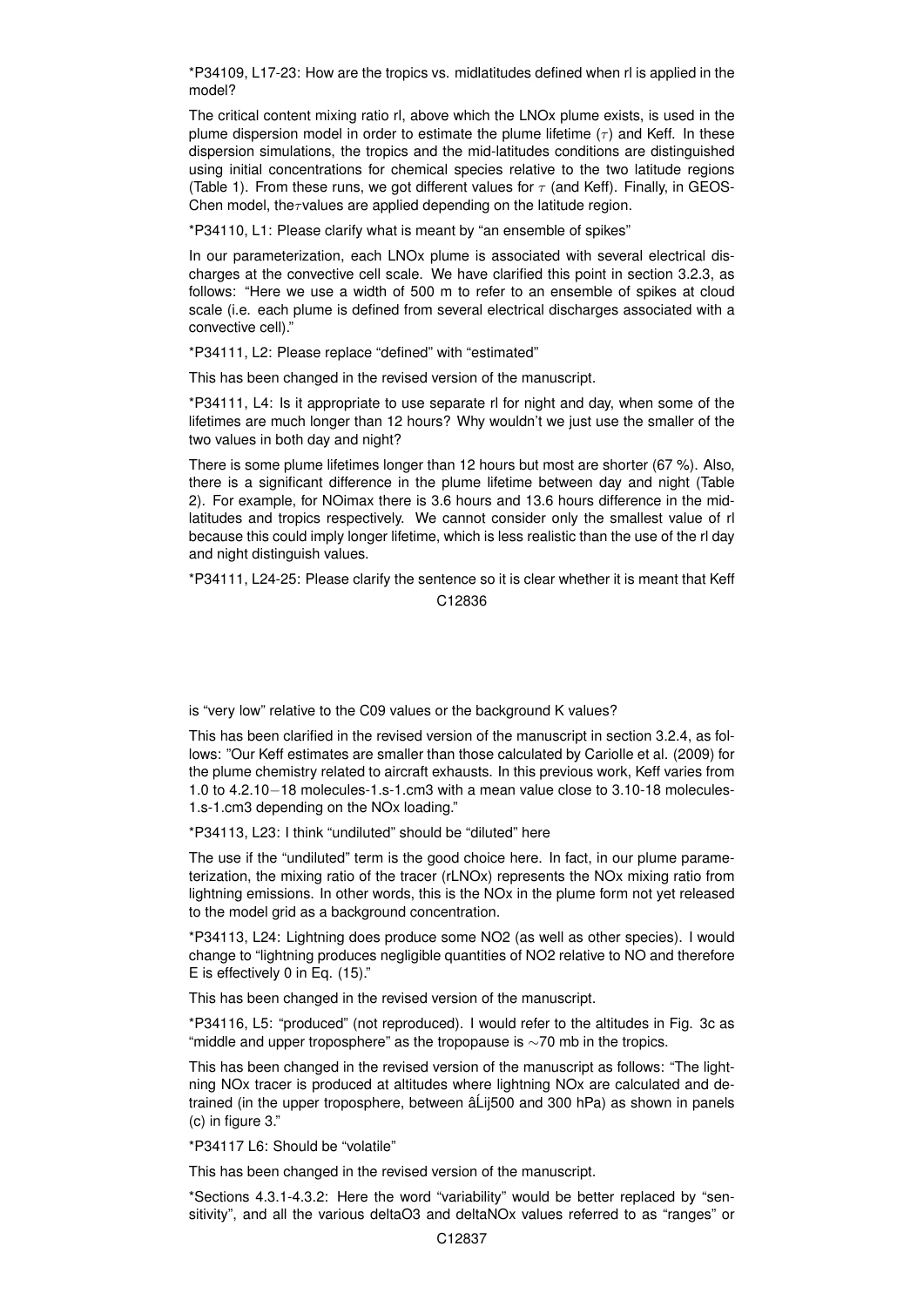"changes" associated with the uncertainty in the different explored parameters examined.

This has been changed in the revised version of the manuscript.

\*P34121, L1: "significant" should probably be "large" here.

This has been changed in the revised version of the manuscript.

\*Figure 1: This diagram needs a longer caption to describe what the lines, arrows, boxes, and colors represent. I would recommend removing the boxes from around the "[NOx] <  $rI$ " and "[NOx] >  $rI$ " to make it clear that those are a conditional statements (also, [NOx] should probably be [LNOx] there), and move the edge of the green "ERR" box to the other side of the conditional.

This has been changed in the revised version of the manuscript.

\*Figures 3-7: I was originally confused because I interpreted these captions as that Dh and NOi were somehow applied in GEOS-Chem, not that the  $\tau$  and Keff values were trained from the offline simple plume dispersion model using those Dh and NOi values. I would recommend rephrasing to make that distinction clearer.

This has been changed in the revised version of the manuscript.

Interactive comment on Atmos. Chem. Phys. Discuss., 15, 34091, 2015.

## C12838



**Fig. 1.**